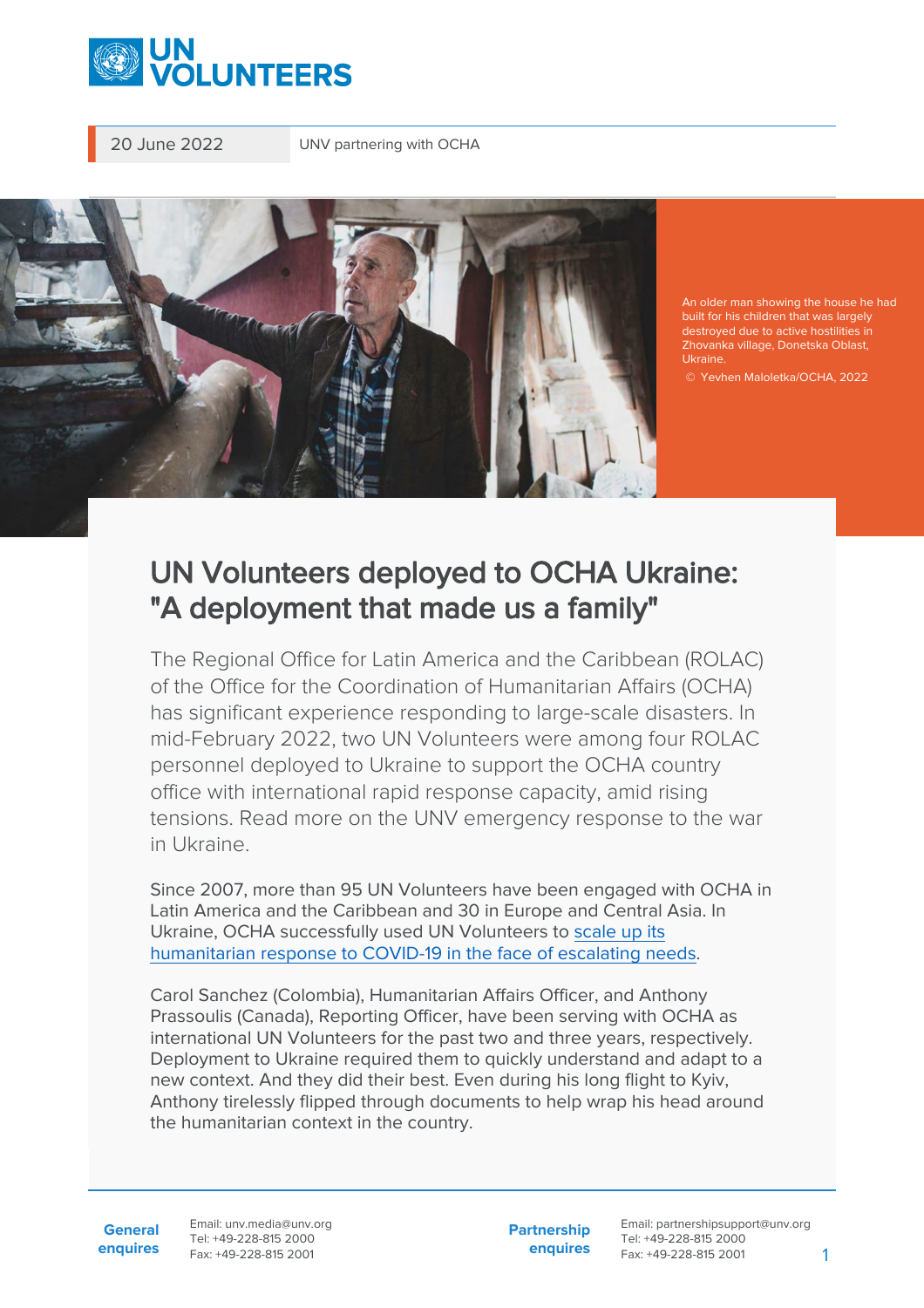

Upon arrival in Ukraine, Anthony and Carol started off with familiar tasks. Together with other colleagues deployed from ROLAC, they supported OCHA's operations in coordination, including multi-purpose cash assistance, information management and reporting.

**I fell have always wanted to work on the ground, close** to affected people. OCHA and UNV provided the opportunity to put my knowledge and skills to the test and help those who need it most. --Anthony Prassoulis, UN Volunteer Reporting Officer with OCHA in Latin America and the Caribbean, deployed to Ukraine as part of the rapid response team

When the war started, the scope and scale of assigned tasks expanded considerably and most of the time, they had to deliver while on the move, re-locating or hurrying into basements when air raid sirens rang out.

"We relocated from Kyiv to safer locations in the western part of the country. During our time in Ukraine, we became almost like a family, not only within the ROLAC team, but also with national staff and other colleagues on surge," Anthony shared.

While in Ukraine, Carol was part of OCHA's Coordination Unit, supporting inter-cluster coordination and providing technical guidance and key information to inform effective decision-making. In doing so, Carol had to constantly be up to date on the most pressing needs, gaps and constraints faced by the humanitarian response in Ukraine.

"Carol played an invaluable role in the humanitarian response, convening humanitarian partners and ensuring that they were up-to-date on the latest developments," says Gemma Connel, Head of the Regional Office for Southern and Eastern Africa, who was also deployed as part of the surge to respond to the war in Ukraine.

"She directly supported the General Coordination Meeting and facilitated dedicated meetings with NGO partners," Gemma continues. "Carol also worked with the humanitarian clusters and supported them as they navigated the development and revision of the Flash Appeal to galvanize

**enquires** Fax: +49-228-815 2001 Email: unv.media@unv.org Tel: +49-228-815 2000

**Partnership enquires**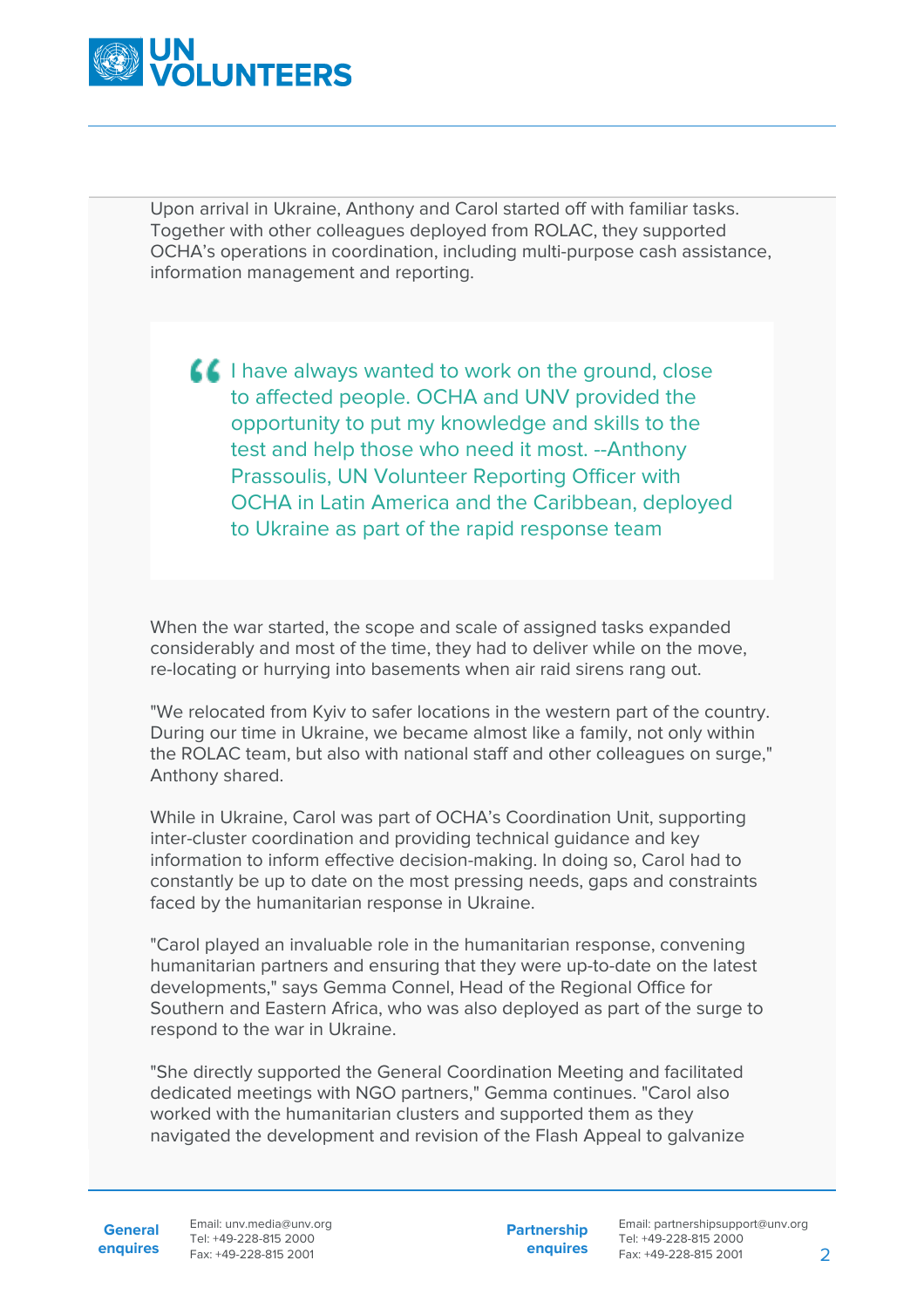

resources for the response."

▲ One of Carol's most remarkable traits was her ability to rapidly form strong relationships, both with our partners and OCHA's own staff. She became an integral and trusted member of the OCHA coordination team in a very short time, and was particularly appreciated by our Ukrainian colleagues, who were grateful for her calm, dedicated and focused support during an extremely turbulent and challenging time. --Gemma Connell, Head of Regional Office for Southern & Eastern Africa on surge for the Ukraine response

For Carol, deployment to Ukraine was great learning experience.

As a professional, the many challenges coordination brought will serve as lessons learned for future emergencies. As an individual, I learned that even in moments of high stress and exhaustion, I must give my best to support my colleagues and ultimately, people in need. --Carol Sanchez, UN Volunteer Humanitarian Affairs Officer with OCHA in Latin America and the Caribbean, deployed to Ukraine as part of the rapid response team

"I am grateful for the opportunity to show how UN Volunteers are committed to playing a key role in response efforts even in the most difficult situations," Carol said.

**General**

**enquires** Fax: +49-228-815 2001 Email: unv.media@unv.org Tel: +49-228-815 2000

**Partnership enquires**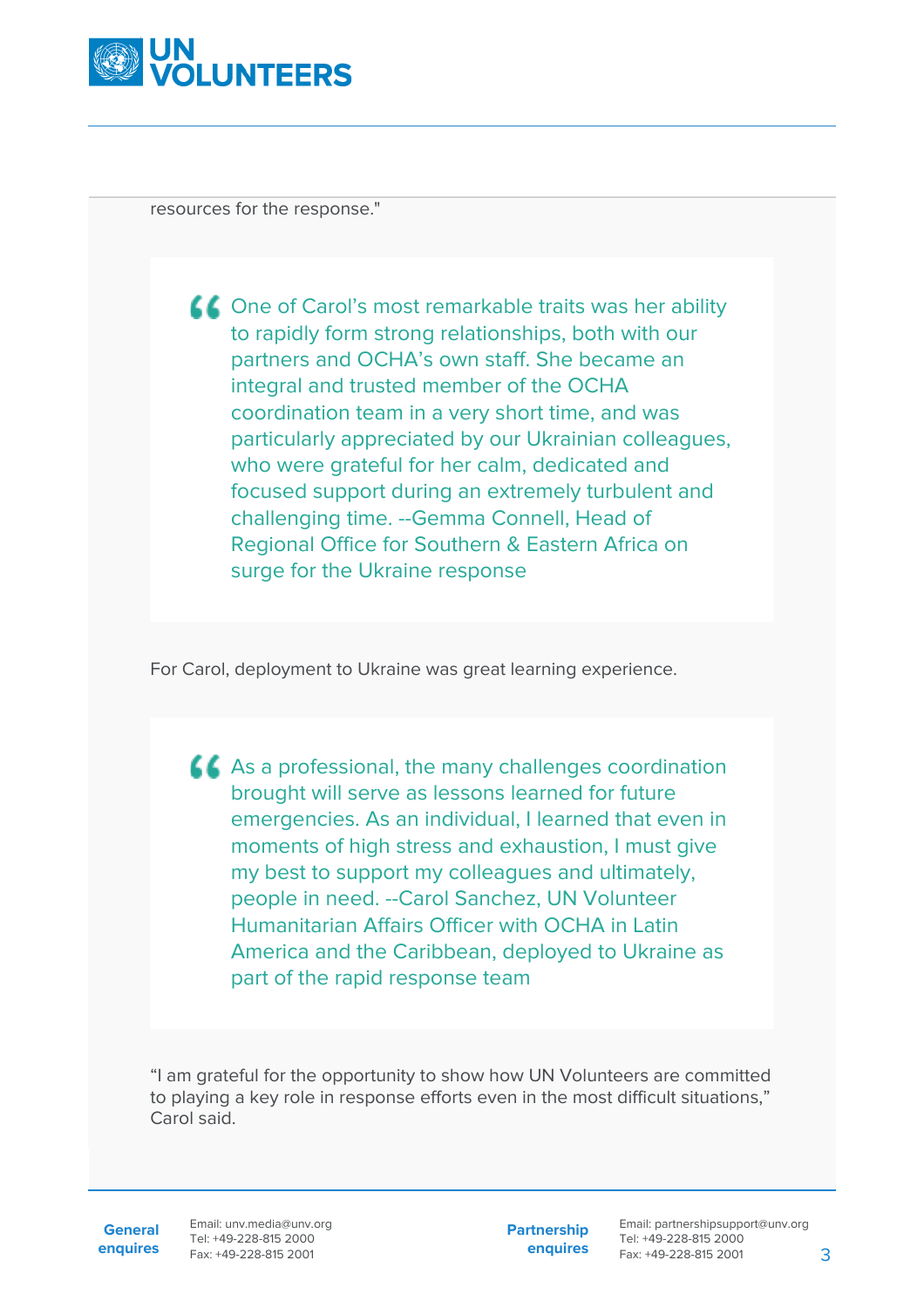

As the crisis unfolded, providing humanitarian updates as quickly as possible was of the utmost importance, especially in the first days and weeks of the response. Reporting demands grew, and Anthony's prior experience and expertise in humanitarian reporting in emergencies proved invaluable.

Anthony quickly became a great asset to the team. He joined us just before the war broke out and was able to perform at the highest level amid rapidly deteriorating security conditions and extreme pressure. His experience with ROLAC put him in a position to provide valuable advice on how to improve OCHA's public and internal products in Ukraine. Moreover, his excellent writing skills and understanding of our mandate have been highly valued within OCHA, both at the country and global levels. --Lizaveta Zhuk, Head of the Public Information and Reporting Unit at OCHA Ukraine

One of Anthony's tasks was to produce the situation [report](https://reports.unocha.org/en/country/ukraine), daily at the start, then three times a week, highlighting the most urgent humanitarian needs as well as response activities, gaps and constraints. As a means to demonstrating the contribution of UN volunteers to the response, Anthony suggested including a section showcasing the efforts of UNVs and support UN partners to rapidly engage qualified volunteers in emergency response efforts in Ukraine and its neighbours.

 $\blacksquare$  I wanted to make sure that UN partners were aware of what UN Volunteers offer. I knew there were potential UN Volunteers out there who meaningfully contribute to this response. Adding this information to the situation report provided greater visibility and

**General enquires**

Email: unv.media@unv.org Tel: +49-228-815 2000 Fax: +49-228-815 2001

**Partnership enquires**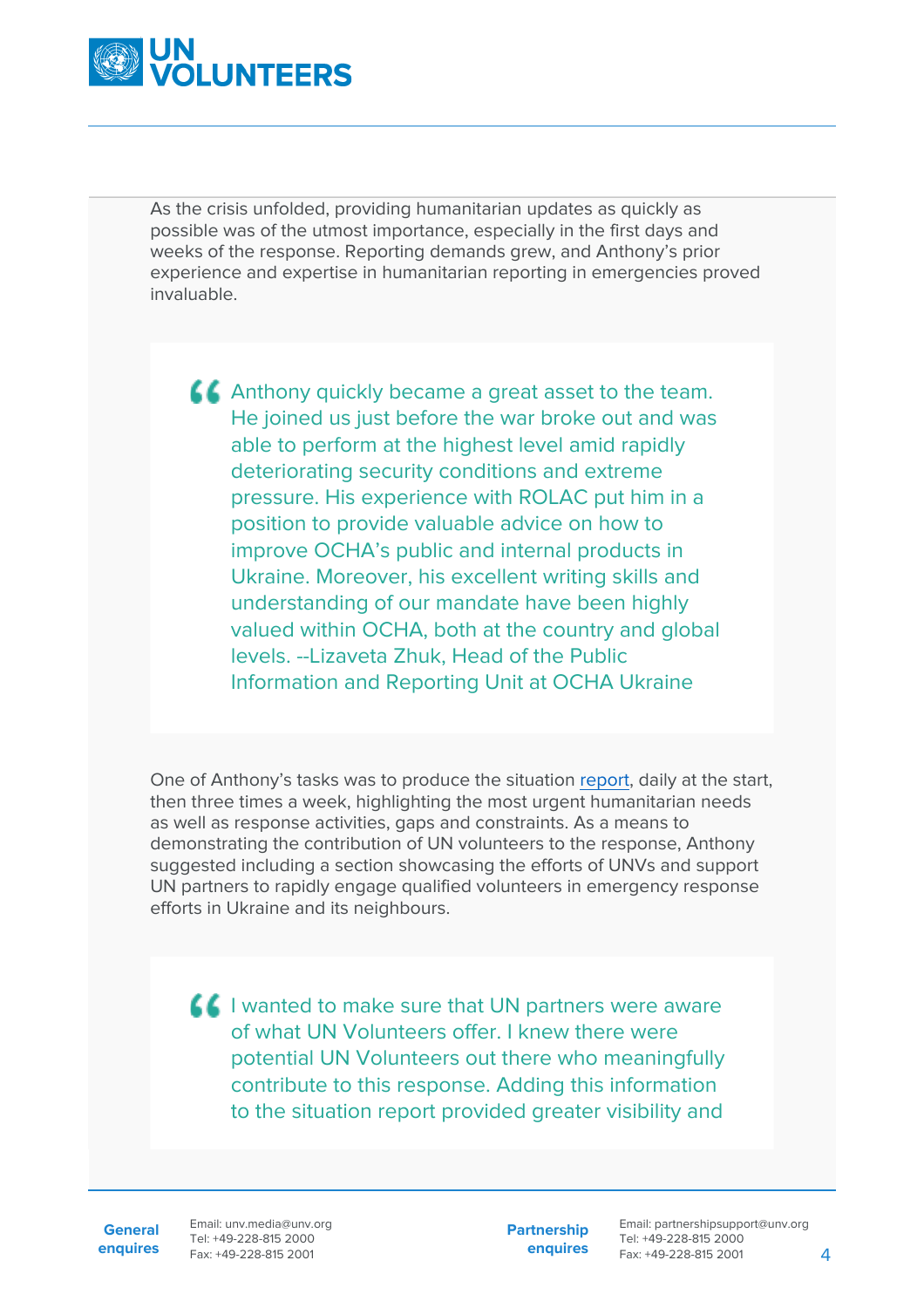

helped UN partners connect with UN Volunteers. It's *L* beneficial for everyone: both for volunteers in search of experience and agencies looking to bolster capacities. It's a win-win. --Anthony Prassoulis





## • World Refugee Day

Sustainable Development Goal: SDG 10: Reduced inequalities SDG 16:

**General enquires** Email: unv.media@unv.org Tel: +49-228-815 2000 Fax: +49-228-815 2001

**Partnership enquires**